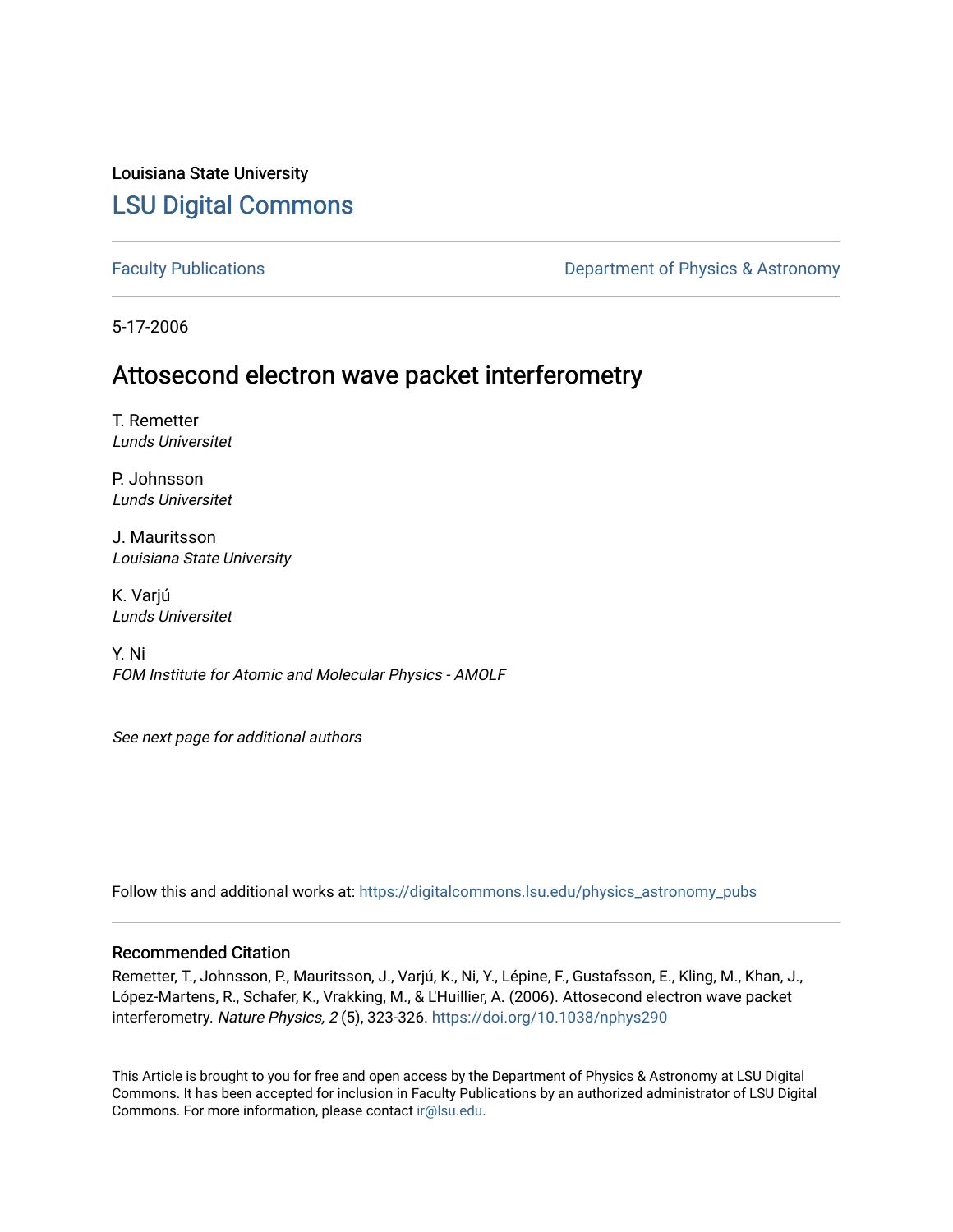### Authors

T. Remetter, P. Johnsson, J. Mauritsson, K. Varjú, Y. Ni, F. Lépine, E. Gustafsson, M. Kling, J. Khan, R. López-Martens, K. J. Schafer, M. J.J. Vrakking, and A. L'Huillier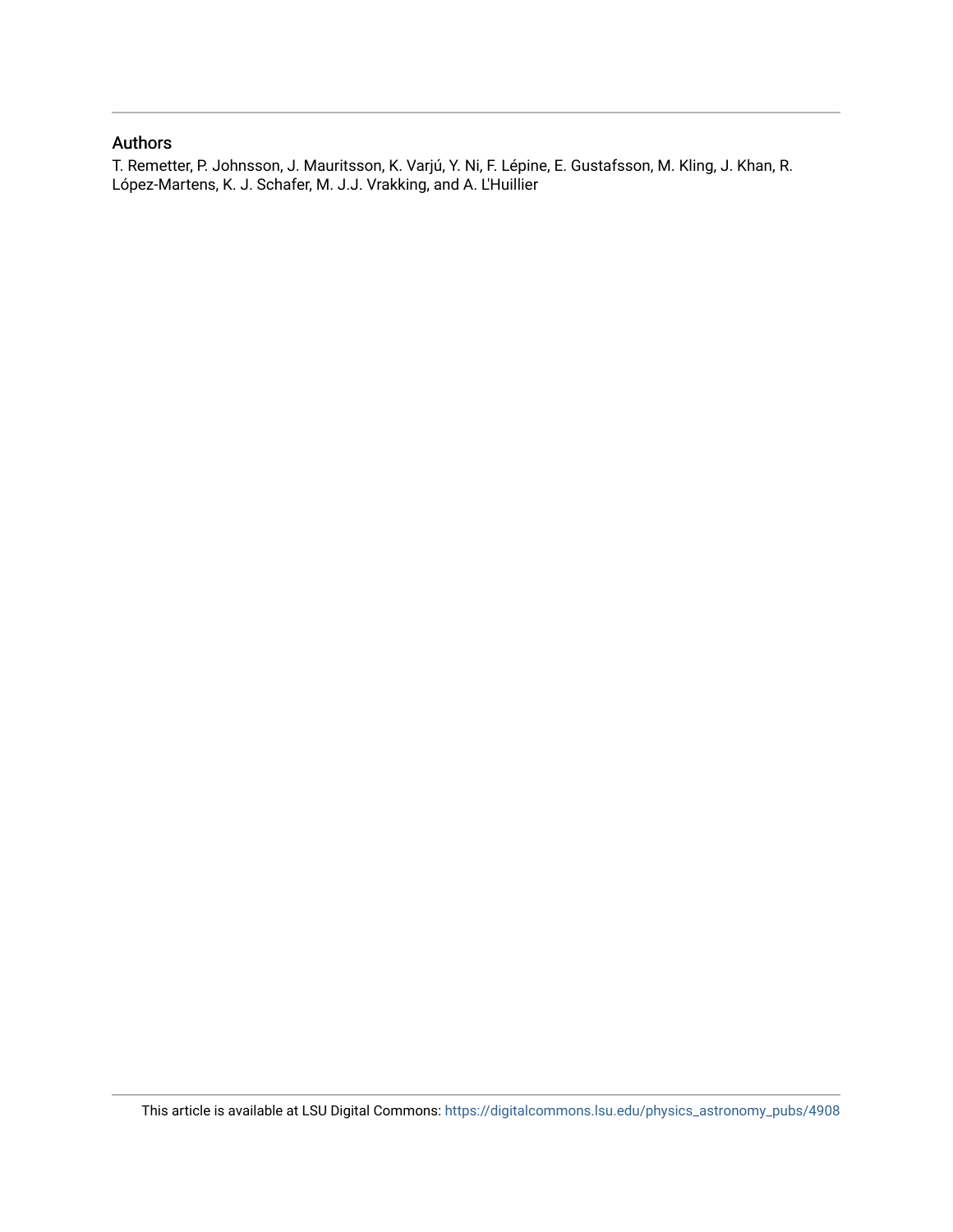# Attosecond electron wave packet interferometry

## T. REMETTER<sup>1</sup>, P. JOHNSSON<sup>1</sup>, J. MAURITSSON<sup>2</sup>, K. VARJÚ<sup>1</sup>, Y. NI<sup>3</sup>, F. LÉPINE<sup>3</sup>, E. GUSTAFSSON<sup>1</sup>, M. KLING<sup>3</sup>, J. KHAN<sup>3</sup>, R. LÓPEZ-MARTENS<sup>4</sup>, K. J. SCHAFER<sup>2</sup>, M. J. J. VRAKKING<sup>3</sup> AND A. L'HUILLIER<sup>1\*</sup>

<sup>1</sup> Department of Physics, Lund University, PO Box 118, SE-221 00 Lund, Sweden

<sup>2</sup>Department of Physics and Astronomy, Louisiana State University, Baton Rouge, Louisiana 70803-4001, USA

<sup>3</sup>FOM-Institute AMOLF, Kruislaan 407, 1098 SJ Amsterdam, The Netherlands

<sup>4</sup>Laboratoire d'Optique Appliquée, Ecole Nationale Supérieure des Techniques Avancées (ENSTA) - Ecole Polytechnique CNRS UMR 7639, 91761 Palaiseau Cedex, France **\***e-mail: anne.lhuillier@fysik.lth.se

Published online: 30 April 2006; doi:10.1038/nphys290

**A** complete quantum-mechanical description of matter and<br>
its interaction with the environment requires detailed<br>
knowledge of a number of complex parameters. In<br>
particular information about the phase of wavefunctions is **its interaction with the environment requires detailed particular, information about the phase of wavefunctions is important for predicting the behaviour of atoms, molecules or larger systems. In optics, information about the evolution of the phase of light in time1 and space2 is obtained by interferometry. To obtain similar information for atoms and molecules, it is vital to develop analogous techniques. Here we present an interferometric method for determining the phase variation of electronic wave packets in momentum space, and demonstrate its applicability to the fundamental process of single-photon ionization. We use a sequence of extreme-ultraviolet attosecond pulses3,4 to ionize argon atoms and an infrared laser field, which induces a momentum shear5 between consecutive electron wave packets. The interferograms that result from the interaction of these wave packets provide useful information about their phase. This technique opens a promising new avenue for reconstructing the wavefunctions6,7 of atoms and molecules and for following the ultrafast dynamics of electronic wave packets.**

The development of intense femtosecond lasers, capable of generating electric fields with strengths comparable to the Coulomb fields in atoms and molecules, has motivated extensive fundamental research in the past twenty years. Ionization and dissociation processes are increasingly well understood, and there have been important spin-offs, such as the development of coherent light sources in the extreme-ultraviolet (XUV) range by highharmonic emission, in particular the generation of attosecond light pulses<sup>3,4</sup>. This research field is now beginning to make important contributions in other areas of science. For example, electrons ionized by a strong laser field have been used to probe molecular structure<sup>8</sup> and molecular ground-state wavefunctions<sup>7</sup>. The new idea put forward in our work is to make use of interferences between continuum electron wave packets<sup>9</sup> that are prepared by a sequence of attosecond laser pulses. This allows us to probe the dynamics of continuum electrons in an infrared (IR) laser field, to investigate the fundamental process of atomic photoionization and to characterize the electronic wave packet created in the process.

Our method closely resembles the traditional implementation of interferometry in optics, where a light wave  $E(x)$  is split into two replicas that travel different paths. The two replicas interfere when they are recombined, and from the interference pattern,  $|E(x) +$  $E(x)e^{i\delta\varphi(x)}|^2 \propto 1 + \cos\delta\varphi(x)$ , the difference in the accumulated phase,  $\delta\varphi(x)$ , in the two paths can be extracted. The interference pattern in this case does not depend on the phase of the initial field, but on the optical path difference. In another implementation, the field itself can be characterized if a 'shear' δ*x* is added to one of the two replicas. If  $|E(x)| \approx |E(x + \delta x)|$  in the region of overlap,

 $|E(x) + E(x + δx)|^2$  ∝ 1 + cos[ $φ(x) − φ(x + δx)$ ],

where  $\phi(x)$  is the phase of  $E(x)$ . In this case, information about the phase  $\phi(x)$  can be retrieved. This technique has been applied extensively in optics, for the measurement of wavefronts<sup>2</sup> when a spatial shear is induced, and for the determination of the spectral phase of ultrashort optical pulses<sup>1,5</sup> when a spectral shear is induced.

The principle of our measurement technique is illustrated, for helium, in Fig. 1. The photoelectron-momentum distribution obtained when a helium atom is ionized by a single attosecond pulse is shown in Fig. 1a. It is a ring-shaped distribution peaked along the direction of polarization of the electromagnetic field<sup>10</sup>, which here corresponds to the  $p_y$  axis. When an IR field is present at the time of ionization, the momentum distribution is shifted by the amount of momentum transferred from the field to the continuum electron wave packet, as shown in Fig. 1b. Here, the infrared intensity is  $I_{IR} = 3 \times 10^{13}$  W cm<sup>-2</sup> and the momentum transfer is equal to  $-eA(\tau) = 1 \times 10^{-24}$  N s, where *A* is the vector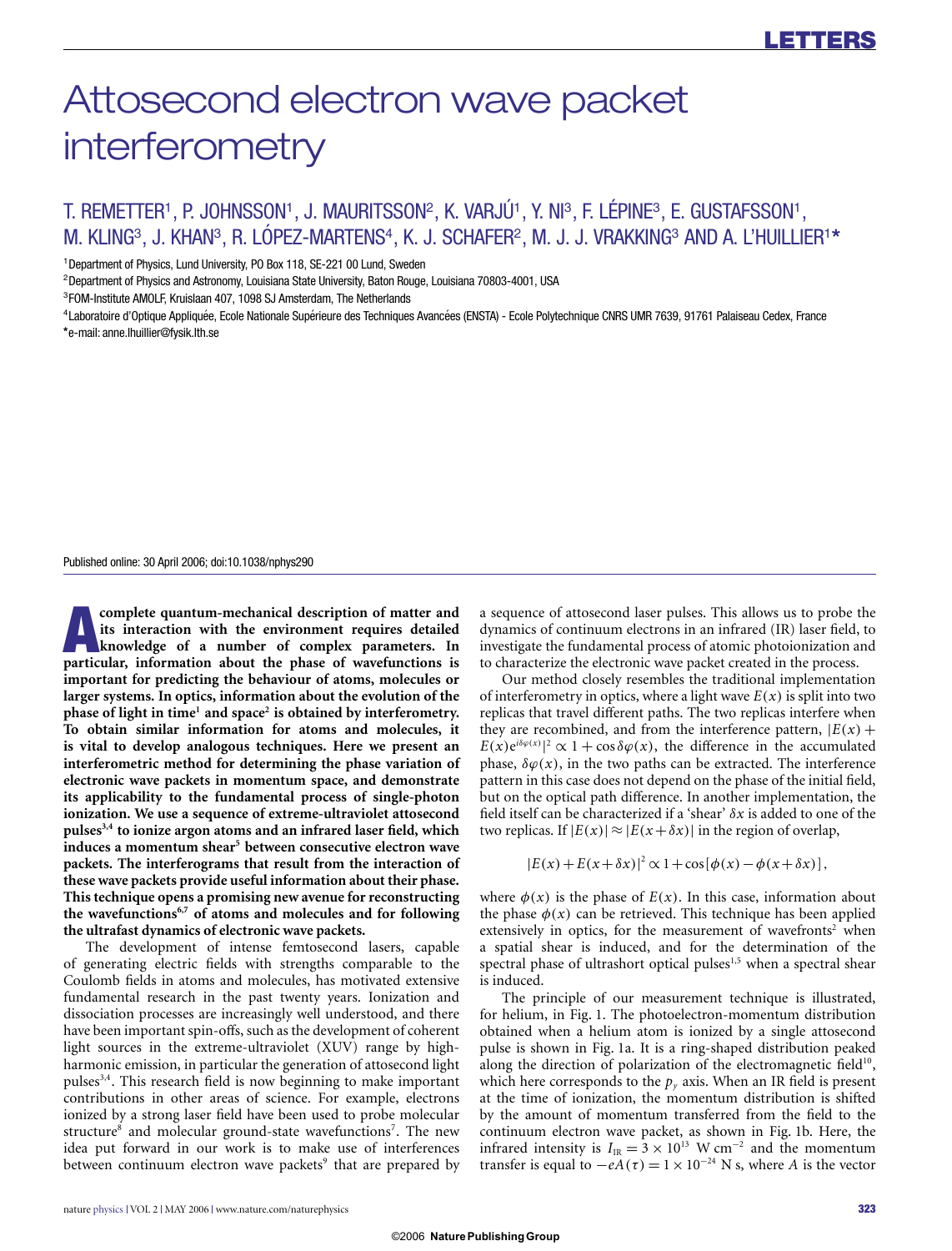

**Figure 1 Principle of interferometry measurements.** The results of calculations carried out by solving the time-dependent Schrödinger equation in helium within the single active electron approximation. **a**, The momentum distribution of an electron ionized by a single 180-attosecond 46-eV pulse (shown schematically above the figure). The width of the ring is related to the attosecond pulse bandwidth (11 eV). The blue plus sign indicates the centre of the momentum distribution. In **b**, the distribution is displaced because the ionization occurs in the presence of an IR laser field that is linearly polarized along the y axis. The momentum shift is equal to  $-eA(r)$ , where A is the vector potential, indicated in red above the figure, and τ is the instant of ionization. In **c**,**d**, the photoionization is due to a sequence of two attosecond pulses separated by half the IR laser cycle, as shown schematically above the figure. In  $c$ , the ionization occurs at zeros of  $A(\tau)$  and the interference structure depends on the difference in accumulated phase between the electron wave packets. It consists of circles, as shown by the white line, centred at  $(p_x = 0, p_y = -eA(\tau)/\pi)$ . In **d**, the ionization occurs at a maximum or minimum of  $A(\tau)$ , and there is a momentum shear between the wave packets that affects the interference pattern in the region of overlap. The difference in accumulated phase between the two electron wave packets is proportional to the integral of the vector potential and is illustrated by the orange area at the top of **c**,**d**.



**Figure 2 Analysis of the interferogram in helium.** Analysis of **a**, the theoretical results obtained in helium when ionization occurs at times such that the vector potential is maximum. The dotted lines indicate the region of overlap where the Fourier analysis is carried out. **b**, Ψ. **c**, φ. The sampling is illustrated by a schematic diagram. A phase difference of 0 is obtained when the interference measurement involves two momentum components lying on the same side of the  $p_y = 0$  plane, and  $\pi$  when the two momentum components lie on opposite sides.

potential of the IR field, polarized in the same direction (*y*) as the XUV field, τ is the instant of ionization and *e* is the electron charge. This effect, which strongly depends on the initial timing<sup>11,12</sup>, has previously been used in attosecond metrology to determine the characteristics of single attosecond pulses $13$  as well as of the IR laser field<sup>14</sup>.

When the atom is ionized by two attosecond pulses separated by half the IR laser period, two electron wave packets are created which will interfere where their momentum distributions overlap. This is very similar to the traditional Young's double-slit experiment, where the slits here are provided by the double-attosecond pulse excitation. When the electron wave packets are formed in the presence of an IR field at times when the vector potential is zero (Fig. 1c), they have approximately the same final momentum distributions but different accumulated phases due to the different amount of time spent in the dressed continuum. As explained in the Supplementary Information, using a semiclassical formulation<sup>15,16</sup>

for δ-pulses, the phase difference between the two interfering wave packets can be written as

$$
\Delta \Psi (p_x, p_y) = \left[ \frac{p_x^2 + p_y^2}{2m} \pm \frac{2eA_0p_y}{m\pi} + I_p + U_p \right] \frac{\pi}{\hbar \omega} + \pi,
$$

where  $m$  is the electron mass,  $\hbar$  is the Planck constant divided by 2p,  $\omega$  is the IR frequency,  $I_p$  is the ionization energy,  $A_0$ is the amplitude of the vector potential, and  $U_p = e^2 A_0^2 / 4m$ is the ponderomotive energy. The total energy absorbed in the ionization process is  $W = (p_x^2 + p_y^2)/2m + I_p + U_p$ . As shown in Fig. 1c, the interference pattern, obtained by solving the timedependent Schrödinger equation in helium for 180-attosecond pulses, follows the semiclassical predictions (indicated by the white circle) remarkably well. This shows that neither the presence of the ion core, modifying the electron dynamics, nor the non-zero length of the attosecond pulses, significantly affect the interferogram,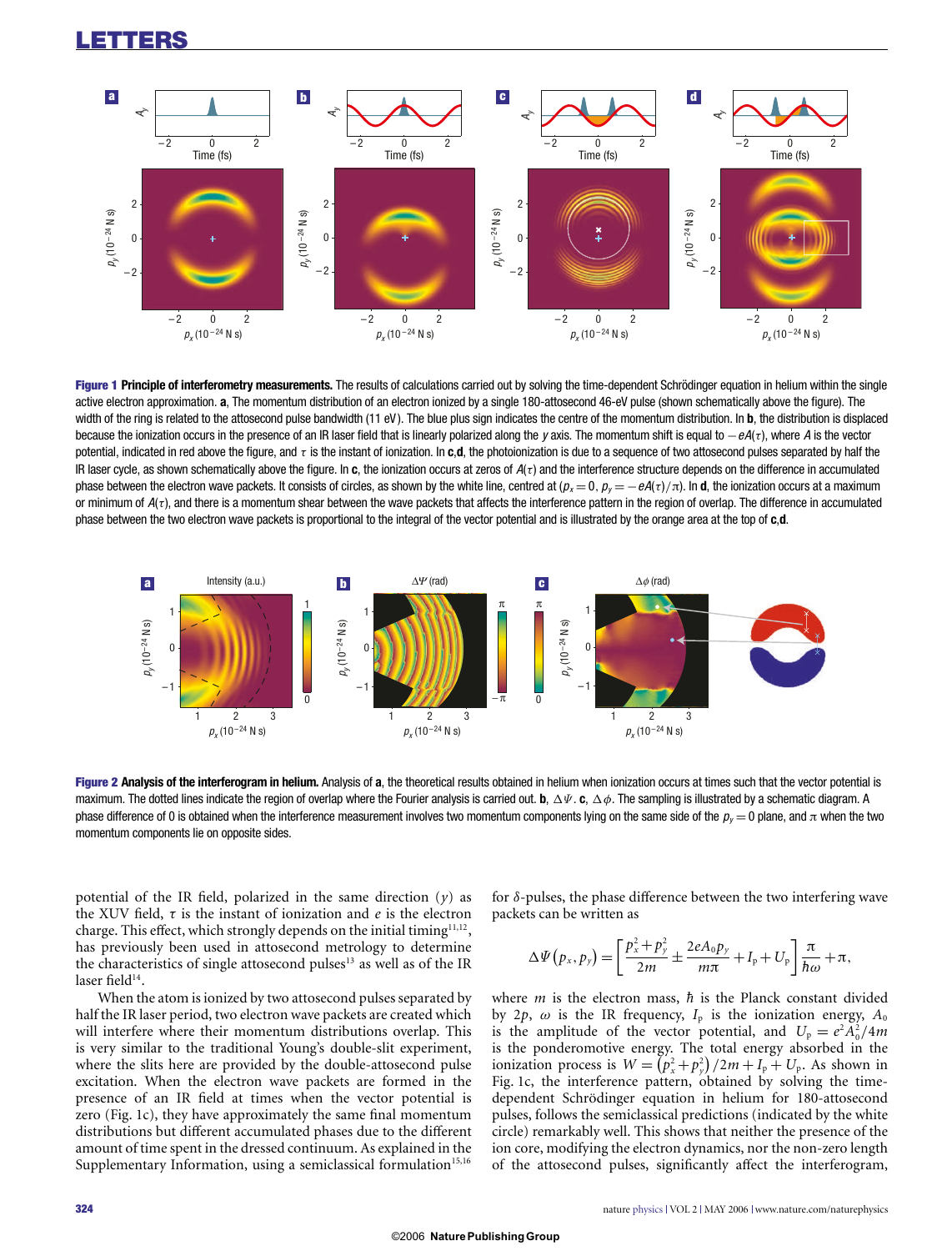### **LETTERS**



**Figure 3 Experimental method and results. a**, The principle of our experiment. An IR laser field and a train of attosecond pulses are focused into the sensitive region of a velocity-map imaging electron spectrometer, where they intersect a beam of Ar atoms. The polarizations of the IR and XUV fields are parallel to each other, and are perpendicular to the detection axis of the velocity-map imaging electron spectrometer. Electrons created in the interaction region are extracted using a high voltage d.c. electric field and are accelerated towards an imaging microchannel plate assembly, then towards a phosphor screen and a charge-coupled device camera system that record the positions of the electron impacts on the detector. The three-dimensional velocity distribution at a given delay between the XUV and IR fields is recovered from the measured projection using an iterative procedure. **b**,**c**, Experimental data at two different relative delays between the attosecond pulses and the IR laser field. The attosecond pulses coincide with the zeros of the vector potential in **b** and with its maxima and minima in **c**. Both cases show complex interference patterns. In **b**, the fringes resulting from the interference of consecutive electron wave packets are circles centred on the  $p<sub>v</sub>$  axis, as shown by the small circles centred on the white crosses. Those owing to interferences between electron wave packets separated by one IR cycle are circles centred at the origin, as shown by the large circle centred on the blue plus sign. In **c**, the most remarkable effect is the pronounced interference structure crossing the  $p<sub>x</sub>$  axis, as shown inside the white rectangle. The upper and lower parts of the momentum distribution obtained at the maximum energy transfer delay are not shown in this figure, where the highest electron energy is ∼25 eV.

which consists of circles centred at  $(p_x = 0, p_y = \pm 2eA_0/\pi)$ . The sign depends on the direction (up or down) of the vector potential during the electron trajectory (in Fig. 1c, it is positive). The position of the centre of the circles can be used to determine the intensity of the IR field, and their radii allow us to cross-check the value of the ponderomotive shift  $U_p$  (here equal to  $\approx$ 1.8 eV). However, no information about the phase of the 'initial' continuum electron wave packet can be deduced. ('Initial' here and throughout the text refers to the wave packet created in the absence of an infrared laser field.)



**Figure 4 Comparison between theory and experiment in argon. a**, Comparison of experimental (top) and theoretical (bottom) results obtained in argon in similar conditions, in the region of overlap of the two electron wave packet final momenta distributions. **b**, The theoretical results for only one ground-state wavefunction,  $m = 0$  (top) and  $m = 1$  (bottom). The blue and white dots indicate the position of the maxima and minima of the interference fringes on the  $p_x$  axis. Together with the dashed lines, they help to show that the interference patterns are inverted. For two momenta lying on opposite sides of the  $p_y = 0$  plane, the phase difference of the intial electron wave packet is 0 for  $m = 0$  (top) and  $\pi$  for  $m = 1$  (bottom).

When the attosecond pulses instead coincide with the maxima and minima of the vector potential (Fig. 1d), the momentum transfer from the IR field is maximal and opposite in direction for the two wave packets. The difference in accumulated phase between the two ionization events due to the interaction with the field is equal to zero in this case. The phase that governs the interference pattern can be written as (see the Supplementary Information)

$$
\Delta\Psi(p_x,p_y)=\frac{W\pi}{\hbar\omega}+\pi\pm[\phi(p_x,p_y+eA_0)-\phi(p_x,p_y-eA_0)].
$$

This allows us to determine the difference between the phases of the initial electron wave packet  $(\phi)$  at two different positions in momentum space, in the region where the two final momentum distributions overlap. To illustrate this point, the interference pattern inside the white rectangle in Fig. 1d is analysed (Fig. 2a). The phase  $\Delta \Psi (p_x, p_y)$  can be extracted from the interferometric measurement by using a Fourier-transform method<sup>17</sup>, allowing us to extract the phase of the oscillating fringes at different points in momentum space using straightforward mathematical manipulations. The most remarkable feature exhibited in the phase of the fringes, represented in Fig. 2b, is the abrupt change of phase by  $\pi$  at  $p_y \approx \pm eA_0$ , which corresponds to the momentum shift induced by the IR field. In Fig. 2c, we extract  $\Delta \phi(p_x, p_y) =$  $\phi(p_x, p_y + eA_0) - \phi(p_x, p_y - eA_0)$ .  $\Delta \phi$  is approximately constant, equal to  $\pi$  for  $|p_{y}| \leq |eA_0|$  and 0 elsewhere. This indicates that the phases of the initial wave packet at  $(p_x, p_y + eA_0)$  and  $(p_x, p_y - eA_0)$  differ by 0 or  $\pi$ , depending on whether the momenta are located on the same side or on opposite sides of the  $p_y =$ 0 plane (see the schematic diagram) respectively. This result is expected for photoionization of the helium ground state, and leads to a *p*-continuum wavefunction which changes sign across the  $p_y = 0$  plane.

More generally, our interferometric technique should allow us to visualize any phase variation of the initial continuum wave packet that is in the region of overlap of the final momentum wave packets. However, in this proof-of-principle example, the phase retrieval is somewhat limited. To improve our technique